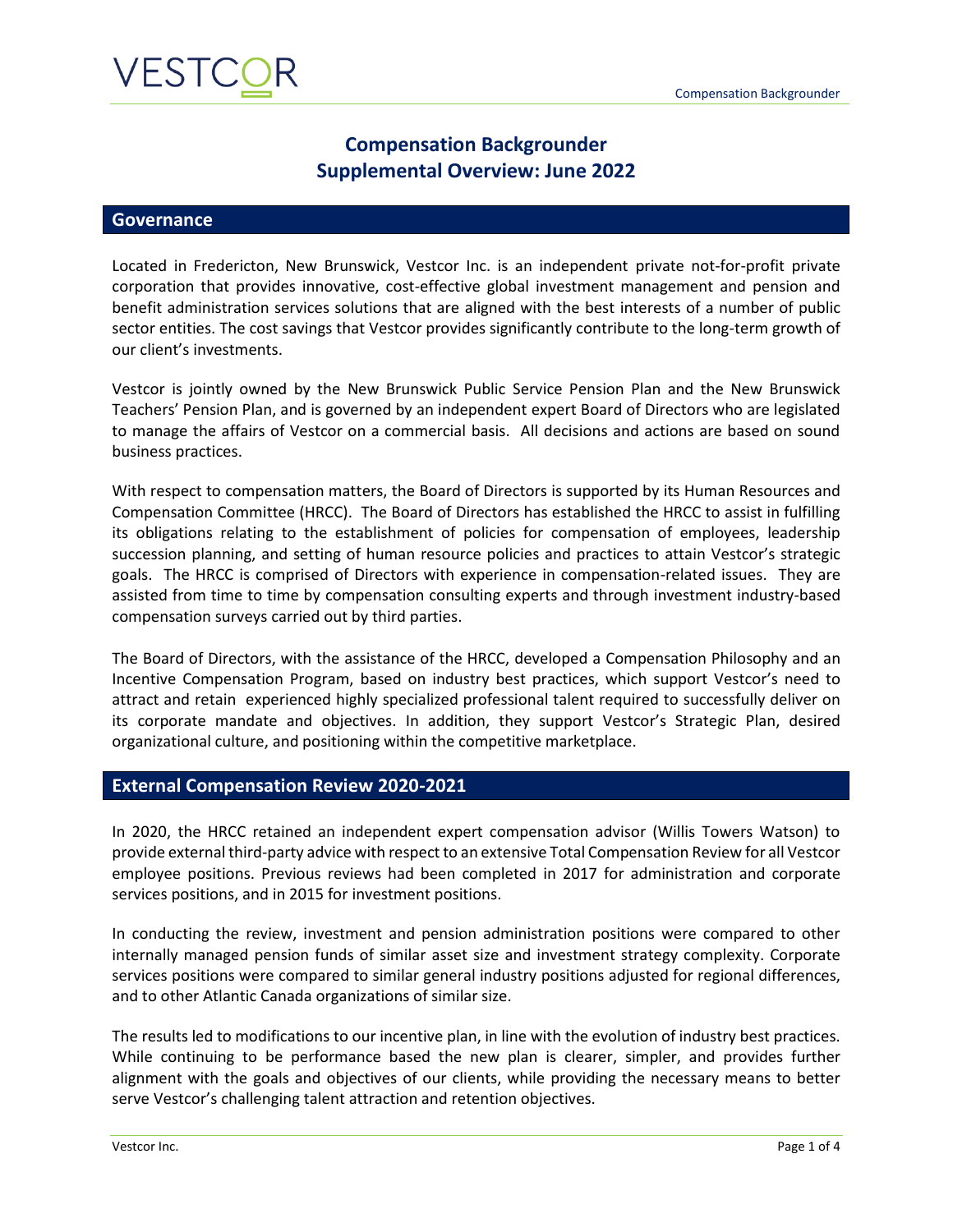

The new Incentive Compensation Plan (ICP) took effect on January 1, 2021, replacing the former program which was made up of the Annual Incentive Plan (AIP) and Long-Term Incentive Plan (LTIP). The AIP was retired as of 2021, while the LTIP which was based on longer-term previously accumulated four-year results will be phased out through 2023. Once fully transitioned, the change in design to the ICP is not intended to significantly affect the overall total incentive award opportunity.

Further detail on the ICP and the phasing out of the previous AIP and LTIP are in the 2020 and 2021 Annual Reports, available a[t vestcor.org/annualreports.](http://www.vestcor.org/annualreports)

## **Compensation Principles: The Incentive Compensation Plan**

The Incentive Compensation Plan (ICP) is comprised of five areas, as follows:

- Corporate Scorecard
- Individual Performance
- Absolute Client Return
- Investment Total Fund Performance
- Investment Team Performance

The **Corporate Scorecard and Individual Performance** components are based on both overall and individual achievements toward the corporate business plan objectives, as pre-approved annually by the Board and aligned with Vestcor's strategic plan. The individual portion reflects each employee's quantitative and qualitative performance targets. For each eligible employee, the incentive is calculated as a percentage of salary, weighted to reflect their seniority, the specific role and impact that each has had on the annual business plan objectives.

The **Absolute Client Return** investment performance award is measured quantitatively over a longer term four-year cumulative basis, compared to client long-term total fund investment objectives. It applies only to the investment staff, the senior executive management team and select other positions.

The two final components **target top quartile** relative investment performance for the organization and focus on achieving sustained asset growth through continuous strengthening of team cooperation. The **Investment Total Fund Performance** is measured quantitatively on a four-year cumulative basis, compared against the value-added target set by the Board. Net value-added investment returns represent the gross investment return in excess of the investment policy benchmark returns, after deducting all investment management costs.

The **Investment Team Performance is based on** specific asset class value added returns as compared to Board approved value added targets on actively managed portfolios to promote teamwork within these investment asset classes. Investment management employees are organized into one of four teams eligible for this ICP component: Fixed Income, Quantitative Investments, Equities, and Private Markets.

The ICP applies to employees who have been employed with Vestcor in a permanent role for a minimum of 6 months. To further align with our long-term performance, starting in 2021 a significant portion of the ICP award is deferred for payment in future years for certain positions, including all investment and risk management staff, CEO, CFO, CIO and CPBO.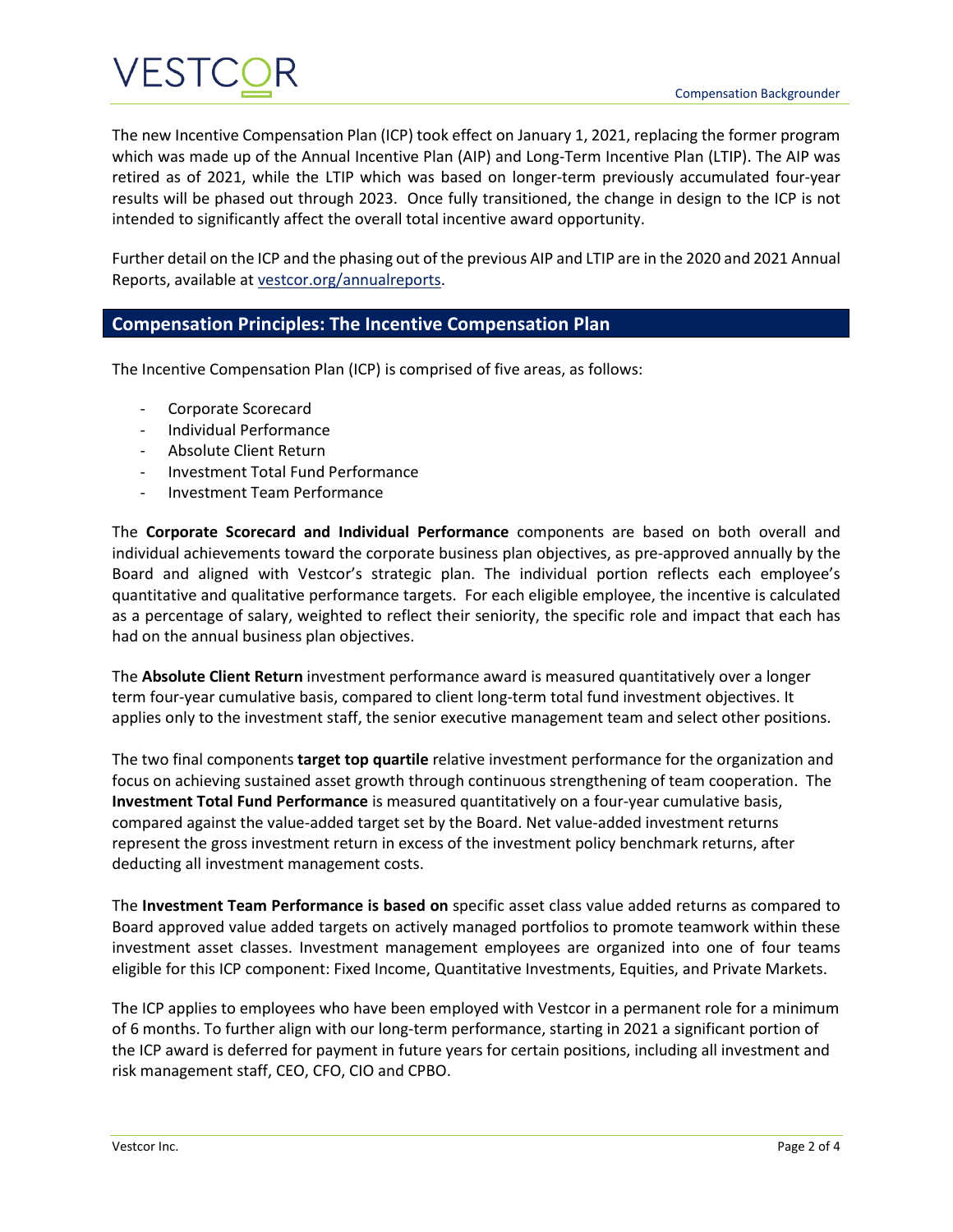# VESTC

The deferred ICP is paid out over four years, with 50% being paid in year one and the remaining 50% being paid out in equal installments over the subsequent three years. In an additional alignment to client investment performance, deferred amounts accrue a return equal to the total actual overall annual investment return achieved during the deferral period.

The amount of ICP awarded is included in the overall total corporate operating costs and outlined in detail in the Vestcor Inc. Annual Report.

## **Results for the Year Ended December 31, 2021**

For the year ended December 31, 2021, and after consideration of Vestcor's strong long-term investment performance, Annual Business Plan achievements, and the continuing competitive talent retention environment, the Board approved:

- A modest cost of living salary increase;
- A merit pool based on the business plan achievement (Corporate Scorecard) factor of 1.28 versus a maximum factor of 2, compared to a factor of 1.37 for the year ended December 31, 2020. Individual components were based on each employees' contribution to the business plan accomplishments; and
- Investment management related incentive payments based on record high long-term net of expense four-year Total Funds outperformance over client policy benchmarks of 0.87% per year and the strong long-term performance of three out of four investment teams.

The total fund active nominal return for investment mandates where Vestcor investment teams have full management discretion for the year ended December 31, 2021 was 9.46%, representing approximately \$1.9 billion in gross earnings from the overall investment program. The annualized active nominal return for the past four years ending December 31, 2021 was 7.50%, which represents approximately \$5.7 billion of cumulative gross investment earnings. Most importantly, this equated to a 7.36% gross per annum return since Vestcor's inception in 1996.

The performance-based incentive component of total compensation expense was \$8.570 million for the year ended December 31, 2021, compared to \$4.426 million in 2020. \$2.639 million was related to the deferred portion of the ICP, which will be paid out over three years, and \$2.688 million was from the LTIP which is being phased out through 2023. As noted above, this performance-based incentive component is largely based upon the outperformance of the longer-term four-year investment performance versus client benchmarks of 0.87% per year, which represents approximately \$652 million of net investment value added return, and the Corporate Scorecard factor of 1.28.

Further details on the ICP and amounts awarded in 2021 are detailed in the 2021 Annual Report. Visit [vestcor.org/annualreports](http://www.vestcor.org/annualreports) to access a copy.